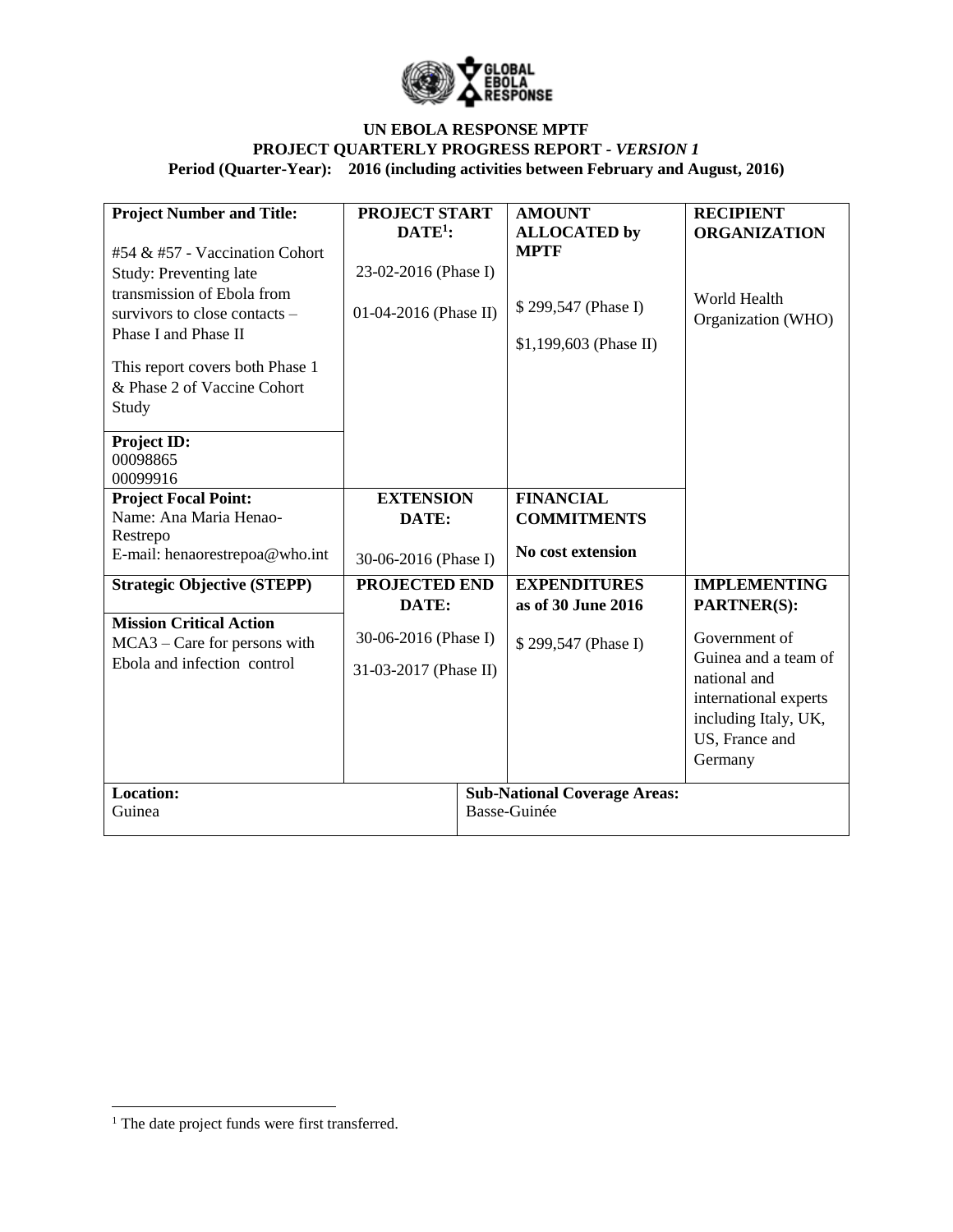

| <b>QUARTERLY PROGRESS REPORT RESULTS MATRIX</b>                                                                                                                         |                     |                                                                    |                                                                            |                                                                                       |                                                                               |
|-------------------------------------------------------------------------------------------------------------------------------------------------------------------------|---------------------|--------------------------------------------------------------------|----------------------------------------------------------------------------|---------------------------------------------------------------------------------------|-------------------------------------------------------------------------------|
| <b>OUTPUT INDICATORS PHASE I</b>                                                                                                                                        |                     |                                                                    |                                                                            |                                                                                       |                                                                               |
| <b>Indicator</b>                                                                                                                                                        | Geograph<br>ic Area | Projected<br><b>Target</b><br>(as per<br>results<br>matrix)        | <b>Quantitative</b><br>results for<br>the quarterly<br>reporting<br>period | <b>Cumulative</b><br>results<br>since projet<br>commencement<br>(quantitative)        | <b>Delivery Rate</b><br>(cumulative %<br>of projected<br>total)<br>as of date |
|                                                                                                                                                                         |                     |                                                                    |                                                                            | Description of the quantifiable indicator as set out in the approved project proposal |                                                                               |
| Number of participants<br>recruited for the initial<br>phase of the vaccination<br>Programme                                                                            | Guinea              | 1000                                                               | 1629                                                                       | 1629                                                                                  | 163%                                                                          |
| % of blood samples of<br>selected participants<br>systematically collected<br>and analysed at 28 day<br>period                                                          | Guinea              | 100% blood<br>sample<br>collected<br>and<br>analysed at<br>28 days | 78%                                                                        | 78%                                                                                   | 78%                                                                           |
| <b>EFFECT INDICATORS</b> (if available for the reporting period)                                                                                                        |                     |                                                                    |                                                                            |                                                                                       |                                                                               |
| % of reduction in Ebola<br>disease incidence among<br>the vaccinated group of<br>Survivors and close<br>contacts in Guinea as<br>result of the vaccination<br>programme | Guinea              | More than<br>50%                                                   | Not available<br>for the<br>reporting<br>period                            |                                                                                       |                                                                               |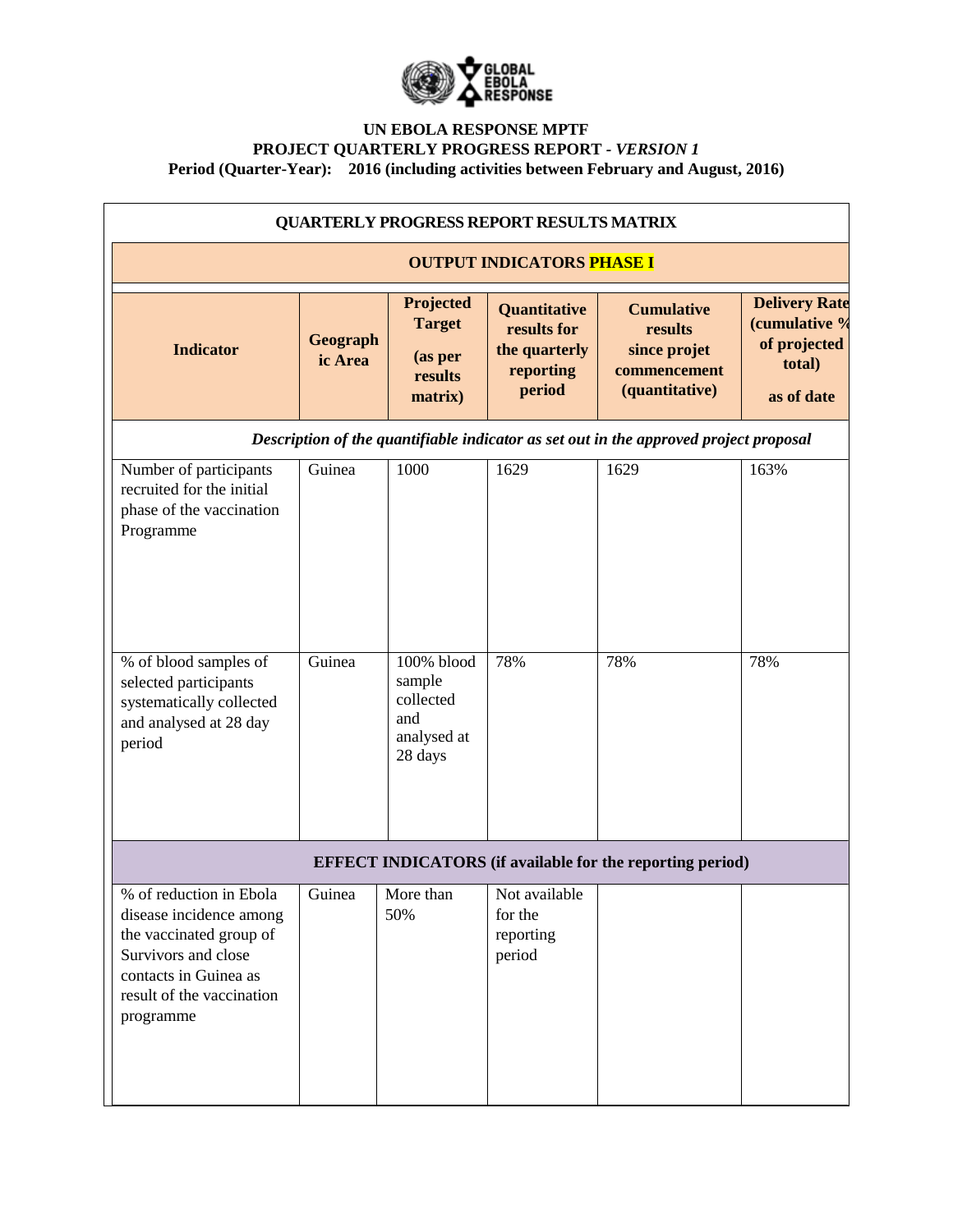

| <b>OUTPUT INDICATORS PHASE II</b>                                                                                                                                                                                                       |                           |                                                                                                        |                                                                                       |                                                                                       |                                                                                              |
|-----------------------------------------------------------------------------------------------------------------------------------------------------------------------------------------------------------------------------------------|---------------------------|--------------------------------------------------------------------------------------------------------|---------------------------------------------------------------------------------------|---------------------------------------------------------------------------------------|----------------------------------------------------------------------------------------------|
| <b>Indicator</b>                                                                                                                                                                                                                        | Geographic<br><b>Area</b> | Projected<br><b>Target</b><br>(as per<br>results<br>matrix)                                            | Quantitative<br>results for the<br>quarterly<br>reporting<br>period                   | <b>Cumulative</b><br>results since<br>project<br>commencement<br>(quantitative)       | <b>Delivery</b><br>Rate<br><i>(cumulative</i><br>$%$ of<br>projected<br>total)<br>as of date |
|                                                                                                                                                                                                                                         |                           |                                                                                                        |                                                                                       | Description of the quantifiable indicator as set out in the approved project proposal |                                                                                              |
| Number of<br>participants<br>recruited for the<br>initial phase of the<br>vaccination<br>Programme                                                                                                                                      | Guinea                    | 1000/1500                                                                                              | 2047                                                                                  | 2047                                                                                  | 204 %                                                                                        |
| 100% of blood<br>samples of selected<br>participants<br>systematically<br>collected and<br>analyzed at 28 day<br>period (includes up<br>to 500 EVD<br>survivors and up to<br>1500 vaccinees<br>among close<br>contacts of<br>survivors) | Guinea                    | 100% blood<br>sample<br>collected<br>and<br>analyzed at<br>28 days                                     | 638 vaccinated<br>day 28 blood<br>sample<br>collected                                 | 638<br>vaccinated day 28<br>blood sample<br>collected                                 | 73%                                                                                          |
| 100% of contacts of<br>survivors who have<br>consented and<br>received the rVSV<br>vaccine (includes up<br>to up to 1500<br>vaccinees among<br>close contacts of<br>survivors)                                                          | Guinea                    | 100% of<br>contacts of<br>survivors<br>who have<br>consented<br>and<br>received the<br>rVSV<br>vaccine | 2047<br>participants<br>were<br>vaccinated for<br>2051<br>consenting<br>participants. | 2047 participants<br>were vaccinated<br>for 2051<br>consenting<br>participants.       | 99.8%                                                                                        |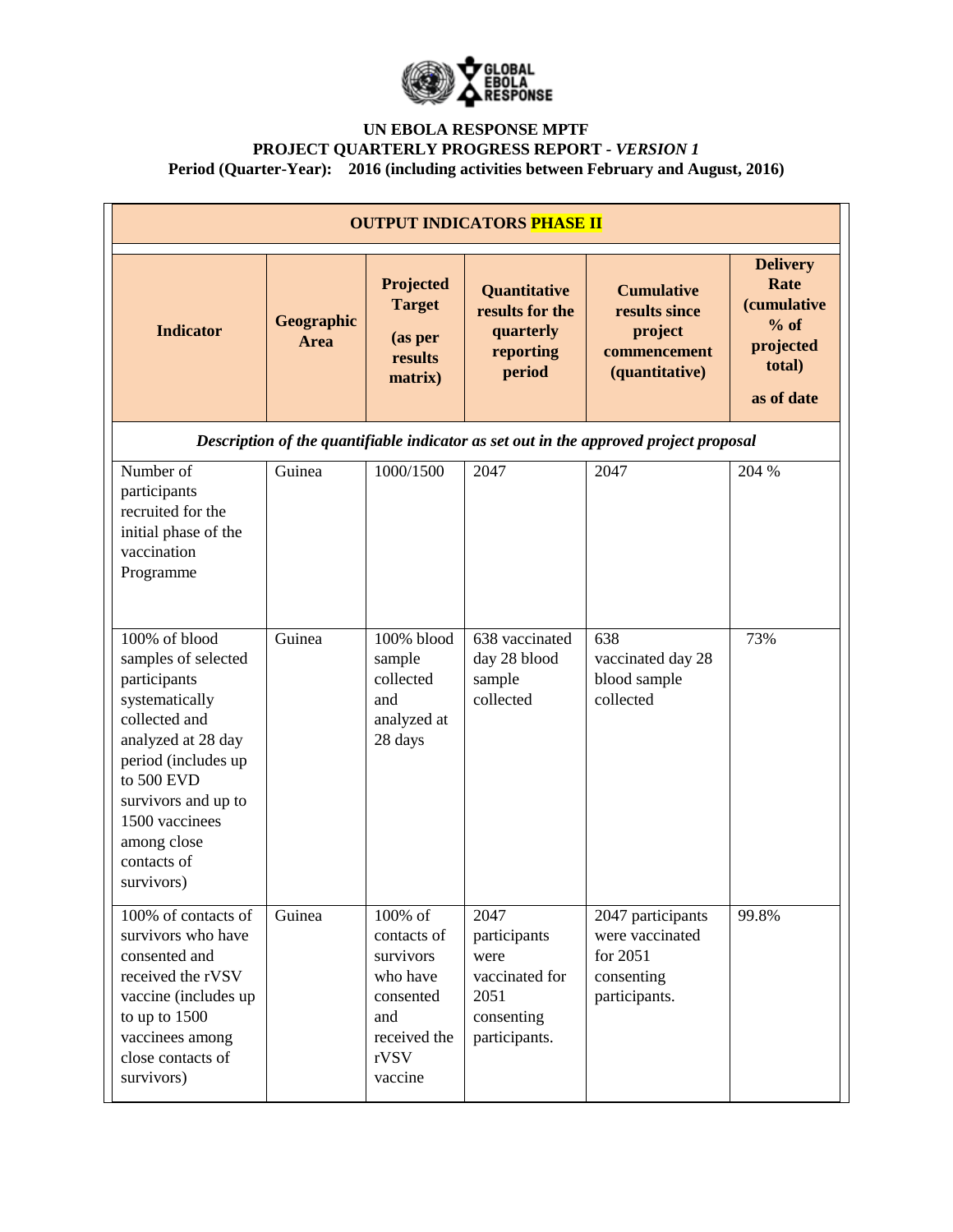

| International and<br>Guinea Staff<br>working on Study<br>travel to meet<br>regularly with key<br>stakeholders to<br>review results and<br>provide quarterly<br>reports          | Guinea,<br>Liberia and<br>Switzerland | Regular<br>meetings<br>with key<br>stakeholders<br>to review<br>results and<br>provide<br>quarterly<br>reports | Weekly<br>meetings in<br>Guinea with<br>Ebola<br>Coordination,<br>participation to<br>scientific<br>meeting<br>organized in<br>July 2016 in<br>Monrovia and<br>another one<br>organized in<br>Geneva in<br>September<br>2016 | Weekly meetings<br>in Guinea with<br>Ebola<br>Coordination,<br>participation to<br>scientific meeting<br>organized in July<br>2016 in Monrovia<br>and another one<br>organized in<br>Geneva in<br>September 2016 |  |
|---------------------------------------------------------------------------------------------------------------------------------------------------------------------------------|---------------------------------------|----------------------------------------------------------------------------------------------------------------|------------------------------------------------------------------------------------------------------------------------------------------------------------------------------------------------------------------------------|------------------------------------------------------------------------------------------------------------------------------------------------------------------------------------------------------------------|--|
| <b>EFFECT INDICATORS</b> (if available for the reporting period)                                                                                                                |                                       |                                                                                                                |                                                                                                                                                                                                                              |                                                                                                                                                                                                                  |  |
| $%$ of reduction in<br>Ebola disease<br>incidence among the<br>vaccinated group of<br>Survivors and close<br>contacts in Guinea<br>as result of the<br>vaccination<br>programme | Guinea                                | More than<br>50%                                                                                               | Not available<br>for the<br>reporting<br>period                                                                                                                                                                              |                                                                                                                                                                                                                  |  |

## **NARRATIVE**

## **Situation Update & key Achievements**

Good clinical practice training was organized from February 11<sup>th</sup> to 13<sup>th</sup>. This training also focused on Protocol's SOPs and a specific training on counseling was directed to the teams in charge of survivor's participants.

Recruitment of Ebola survivors and vaccination of their contacts started on 23 May 2016. So far, up until 13 August 2016, a total of 48 survivors have been enrolled in the study with their samples successfully taken.

In addition, 114 rings have been established with a total of 1631 participants recruited among which 1629 contacts of survivors were effectively vaccinated. Each ring having an average of 14.2 participants per ring.

At this date, 87% of participants had been followed up to the day 28 after vaccination to ensure the wellbeing of each participant and to document any potential adverse event. 100% of the blood samples taken as base line on day 0 of vaccination were collected. On the 13<sup>th</sup> of August 2016, 92 rings on the 114 constituted were still waiting the 28<sup>th</sup> day to be able to collect the second blood sample. The population of participants which